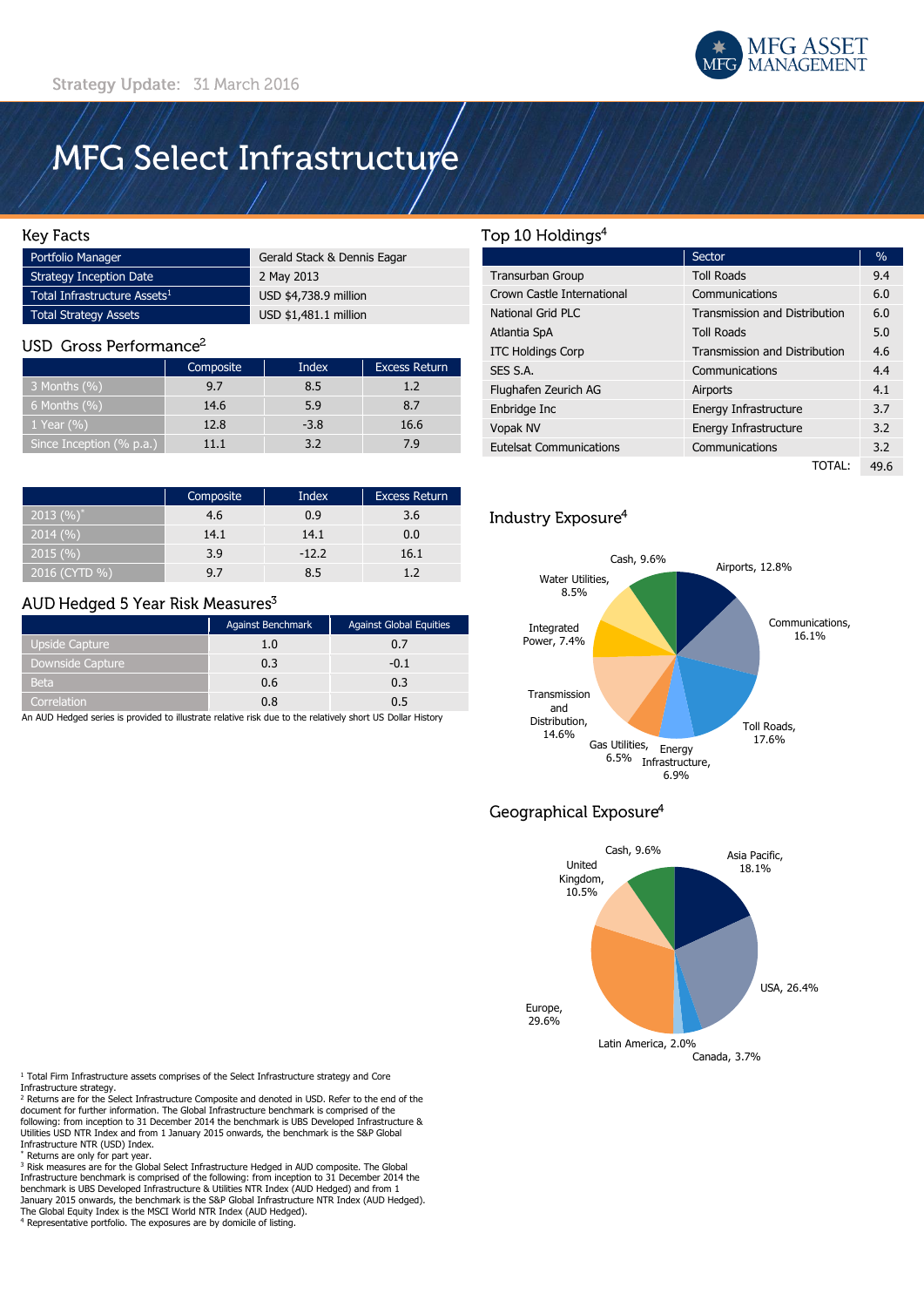# Performance

Over the March 2016 quarter, in US dollar terms, the Strategy returned +9.7% before fees. This was 1.2% better than the benchmark of 8.5%. The 1 year return to 31 March 2016 for the Strategy was +12.8%, 16.6% better than the benchmark return of -3.8%. The Strategy also outperformed global equities by 16.9% over the year to 31 March 2016 with the MSCI World NTR Index returning -3.5%.

The March 2016 quarter saw very strong share price performance by US utilities offset by weak performance by European and UK infrastructure & utility stocks. The best performing stocks held by the Fund during the quarter (in local currency terms) included Australian toll road company, Macquarie Atlas Roads, with a Total Shareholder Return (TSR) of +20.2%, US utilities Atmos Energy (+18.5%), WEC Energy Group (+18.1%), Westar Energy Inc (+18.0%) and XCEL Energy Inc (+17.4%). The worst performing stocks in the portfolio during the quarter were German airport company, Fraport (-9.6%), Italian toll road companies, SIAS (-8.2%) and Atlantia (-0.5%), and UK water utility United Utilities (-1.3%).

There was significant variability in the returns for the quarter for stocks that MFG Asset Management ('MFGAM') excludes from its investable universe. On the positive side, US competitive power generation companies were up more than 16% while US/Canadian rail companies were up over 5%. In contrast, Japanese rail companies were down an average 13%, as were Japanese regulated electricity utilities. Chinese infrastructure stocks were also down around 13%, European competitive power generation companies were down an average 5% and US oil & gas pipeline Master Limited Partnerships ('MLPs') were down more than 4%.

The Strategy's returns for the quarter by sector and region in local currency terms are shown in the following graphs:





# **Strategy**

The Strategy remains consistent with previous periods and is not expected to change over the long term.

The Strategy seeks to provide investors with attractive riskadjusted returns from the infrastructure asset class. It does this by investing in a portfolio of listed infrastructure companies that meet our strict definition of infrastructure at discounts to their assessed intrinsic value. We expect the Strategy to provide investors with real returns of approximately 5% to 6% over the longer term.

We believe that infrastructure assets, with requisite earnings reliability and a linkage of earnings to inflation, offer attractive, long-term investment propositions. Furthermore, given the predictable nature of earnings and the structural linkage of those earnings to inflation, investment returns generated by infrastructure assets are different from standard asset classes and offer investors valuable diversification when included in an investment portfolio. In the current uncertain economic and investment climate, the reliable financial performance of infrastructure investments makes them particularly attractive and an investment in listed infrastructure can be expected to reward patient investors with a three to five year timeframe.

# Topic in Focus – Crude Awakening for MLPs

Investing in assets linked to oil and gas has been a volatile, yet rewarding experience for many investors over the past decade. The general ascension of the United States in the production stakes has provided a platform for expanding investment in the sector. MLPs have been at the centre of this proliferation, delivering investors tax-advantaged income streams through investments in energy and natural resources sectors. But the downward trend in energy prices that has taken hold since mid-2014 has dragged the MLP sector down with it and in the process, exposed the vulnerabilities of income streams that are linked to energy prices.

Investing in the energy sector can take many forms and can be channeled through a range of investment vehicles, from investments in private equity, listed corporations and structured debt through to purpose-built funds. Among the alternatives, the MLP structure has proven popular among asset managers, institutions and individual investors.

The MLP structure evolved through laws passed by US Congress in the mid-1980s. The US Government had a clear incentive to develop a framework for greater self-sufficiency for its energy needs and to reduce the external risks to its own economy. This structure sought to improve the economic viability for companies operating within the oil and gas industry through the incorporation of income pass-through provisions and tax deferral features.

Development of the structure led to a widespread uptake by owners and operators of US energy infrastructure such as natural gas and crude oil pipelines, storage terminals, natural gas processing plants, LNG import and export facilities and other mid-stream operations.

The sector has grown from only a handful of companies in the early 1990's to over 100 MLPs operating largely within the oil and gas sector, representing approximately US\$500 billion in market value<sup>5</sup>. MLPs operating mid-stream assets represent 82% of that total market capitalisation, although only 19 of these MLPs hold an Investment Grade credit rating<sup>6</sup>.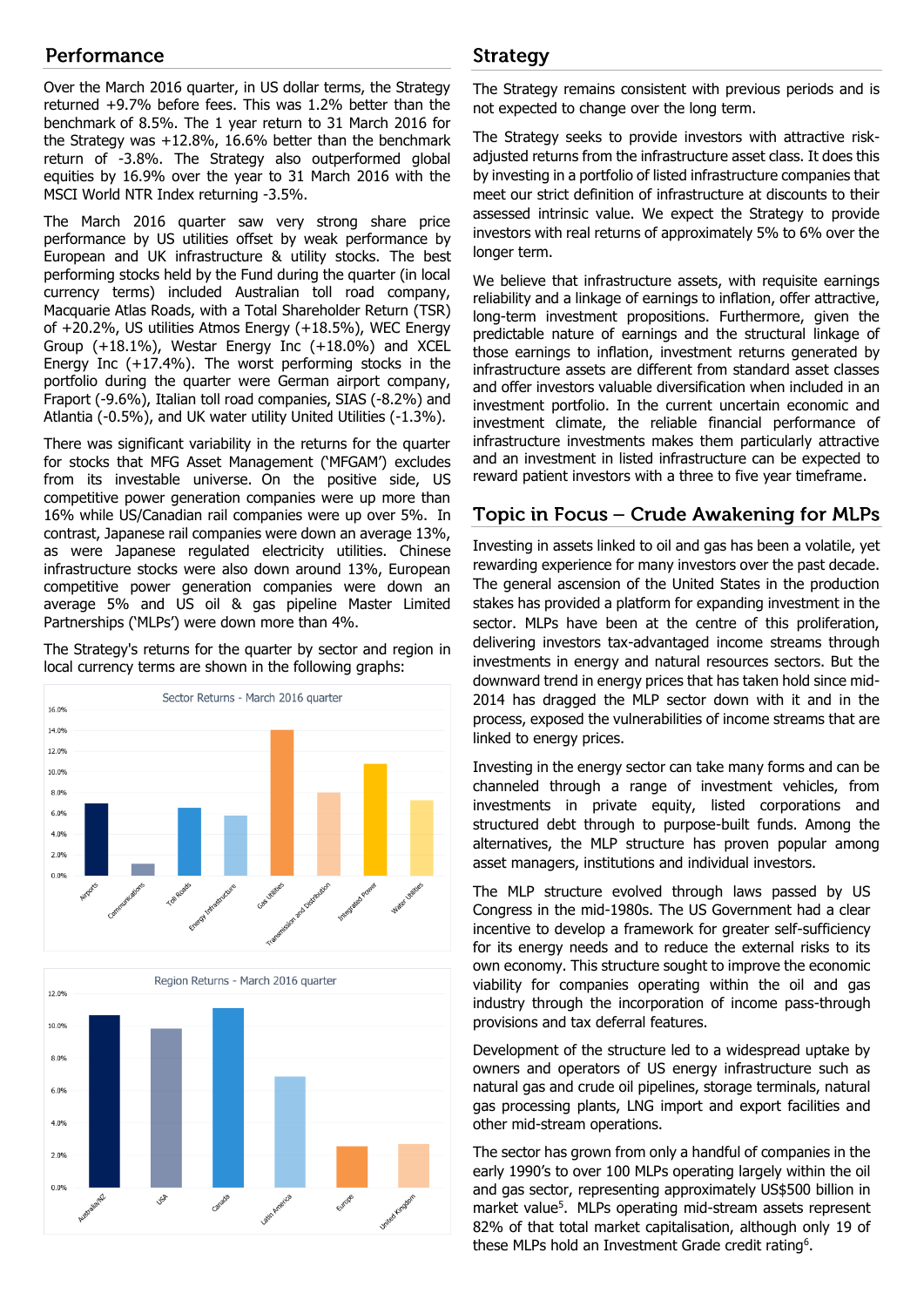### **Testing times for MLPs**

Historically, MLPs as an asset class have offered investors:

- 1. Reliable cash flows primarily from fee-based volumes, typically with inflation-linked tariffs
- 2. Low correlation to commodity prices
- 3. Growth potential stemming from technological improvements like shale gas and oil extraction

While these investment characteristics have been sustained through generally stable operating conditions for the sector, in more recent times we have seen these characteristics break down.

The capitulation of energy prices since mid-2014 has seen an increase in the correlation of MLPs to energy prices which has reduced the degree of differentiation from other corporatebased investments in the oil and gas sector.

Figure 1 shows that the long term correlation between MLPs and commodity prices has been historically low, but today MLPs exhibit a greater link to movements in commodity prices – particularly crude oil. This correlation has risen from close to zero in 2005 to 0.6 in 2015. MFGAM suspects that this may be a function of the changing risks in the MLP space, which we highlight later in this report. Critically, the increased sensitivity to crude oil prices has seen some operators experience negative returns while others have delivered declining yields.

**Figure 1:** Rising correlation of MLPs to commodity prices



Source: Alerian, Bloomberg, MFG Asset Management



**Figure 2: MLPs following energy prices** 

Source: Alerian, Bloomberg, MFG Asset Management

A combination of greater energy infrastructure capacity (i.e. competition), depressed energy prices and highly levered balance sheets now present a key challenge for MLPs. Notwithstanding the recent partial recovery in commodity prices, investors need to consider the flow-on effects, particularly in the scenario of a protracted period of low crude oil prices. Likely implications for MLPs include:

- 1. Distribution cuts to fund future growth or reset to more sustainable levels at the expense of future growth;
- 2. Tighter access to capital market funding; and
- 3. Asset value write-downs (thereby adding further strain to credit metrics).

More importantly, the impact of depressed commodity prices has become increasingly apparent within capital expenditure budgets, which we see invariably hindering future cash flow growth.

The sustained decline in energy prices has had a pronounced impact on MLP distribution yields and distribution coverage ratios are likely in decline. This trend is prevalent in the distributions for energy limited partnership closed-end funds (CEF), whereby 14 of the 26 CEFs in the category announced distribution cuts between December 2015 and February 2016<sup>7</sup> .

|                                    | лшошк         |                  |                  |                         |                 |          |
|------------------------------------|---------------|------------------|------------------|-------------------------|-----------------|----------|
| <b>Fund name</b>                   | <b>Ticker</b> | <b>Frequency</b> | Current<br>$(5)$ | <b>Previous</b><br>(\$) | Change<br>(9/6) | Pay date |
| Goldman Sachs MLP and Energy R     | <b>GER</b>    | Ouarterly        | 0.16             | 0.34                    | $-52.24$        | 2/29/16  |
| Goldman Sachs MLP Income Opps      | <b>GMZ</b>    | Quarterly        | 0.21             | 0.35                    | $-39.13$        | 2/29/16  |
| Clearbridge American Energy MLP    | CBA           | Quarterly        | 0.20             | 0.31                    | $-34.43$        | 2/29/16  |
| Kayne Anderson Energy Total Return | <b>KYE</b>    | <b>Quarterly</b> | 0.33             | 0.49                    | $-32.65$        | 1/15/16  |
| Clearbridge Energy MLP TR Fund     | <b>CTR</b>    | Quarterly        | 0.29             | 0.36                    | $-19.44$        | 2/26/16  |
| Clearbridge Energy MLP             | <b>CEM</b>    | Ouarterly        | 0.36             | 0.44                    | $-19.32$        | 2/26/16  |
| Clearbridge Energy MLP Opps        | <b>EMO</b>    | Quarterly        | 0.32             | 0.40                    | $-18.99-$       | 2/26/16  |
| Kavne Anderson MLP                 | <b>KYN</b>    | Ouarterly        | 0.55             | 0.66                    | $-16.67$        | 1/15/16  |
| Nuveen All Cap Energy MLP Opps     | <b>JMLP</b>   | Quarterly        | 0.29             | 0.34                    | $-15.20$        | 2/16/16  |
| Salient Midstream & MLP Fund       | <b>SMM</b>    | Ouarterly        | 0.33             | 0.37                    | $-11.92$        | 2/29/16  |
| Kayne Anderson Midstream Energy    | <b>KMF</b>    | Quarterly        | 0.45             | 0.51                    | $-11.76$        | 1/15/16  |
| Tortoise Pipeline & Energy         | TTP           | Ouarterly        | 0.41             | 0.45                    | $-9.44$         | 2/29/16  |
| Kayne Anderson Energy Dev Co.      | <b>KED</b>    | Quarterly        | 0.48             | 0.53                    | $-9.43$         | 1/15/16  |
| Tortoise Power & Energy Infrast.   | <b>TPZ</b>    | Monthly          | 0.13             | 0.14                    | $-9.09$         | 3/31/16  |

#### **Figure 3:** Significant Distribution Cuts

Source: Morningstar, data as of 28 February 2016.

#### **Peeling back the layers of risk**

The dynamics for MLPs are changing and we believe there are now a deeper level of risks which investors need to be cognisant of including (but not limited to):

**Increased competition:** There has been a considerable buildout in the North American energy infrastructure space over the past decade. Between 2009 and 2014, US companies added nearly 14,000 miles of crude oil pipeline, representing an increase of  $26\%$ <sup>8</sup>. In a weak environment for commodity prices, we have seen re-contracting to competitors where contract tenures have shortened (by 50% in some cases) and other commercial terms renegotiated increasingly in the customer's favour.

In addition, competition potentially increases exposure to lower creditworthy counterparties. MFGAM suspects this may have played a part in a Plains All American customer defaulting on a long-term contract, which represented 10% of a major pipeline's capacity.

**Increased balance sheet risk:** MLPs may be pressured to offer higher payouts and distribution growth to attract cheaper capital which in turn is used to fund new and higher return projects. Lower income levels can lead to asset sales or capital draw down and consequently, higher leverage ratios (>4.0x Debt/EBITDA) which is ultimately unsustainable. We